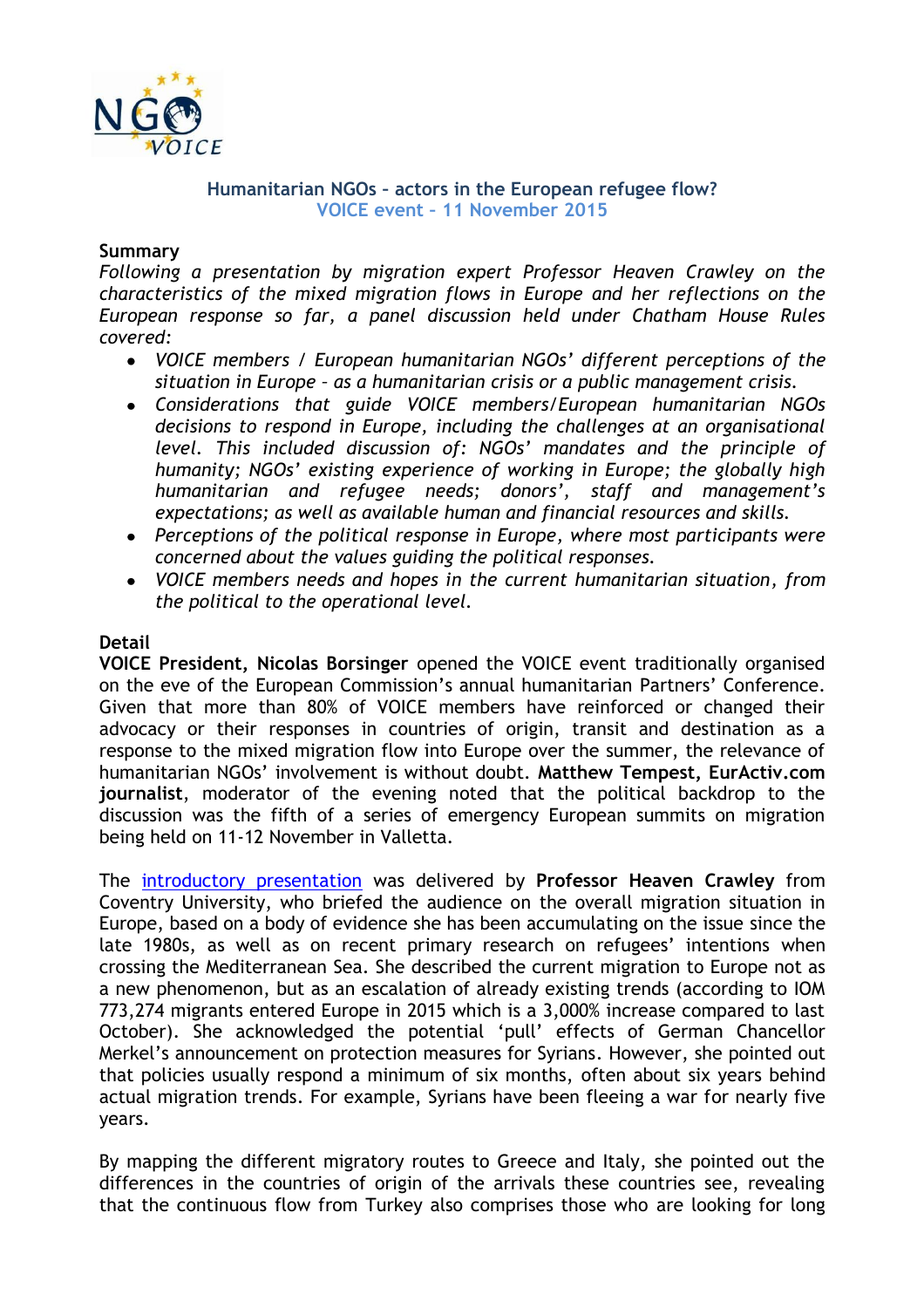term protection, including access to employment, education and health care. However their arrival in Europe is not the end, but a beginning of a long journey to build a future here.

Based on her research, the primary cause of increased migration to Europe is conflict: 85% of refugees come from the world's top ten refugee producing countries – and 93% of them arrive in Greece. While others, e.g. people from West and Central Africa, Bangladesh and Pakistan, migrate due to their inability to build a livelihood in countries of origin. Therefore the root causes of forced migration can be political or economic. In addition, the experiences of migration itself can create refugees. For example, economic migrants who were in Libya are now fleeing for their lives from Libya, although technically their country of origin was elsewhere. Despite the complexity of reasons for migrating, the fundamental trigger of migratory moves is the absence of hope in the future. However 95% of the world's displaced people stay in their country or region of origin and do not come to Europe. She added that others are joining the main migratory flow into Europe: currently, for example, Afghan refugees are fleeing Iran where the situation has worsened for them or Albanians are applying for asylum. This is typical of a larger mixed migration flow.

She raised the question of whether we are facing a migration crisis or rather a crisis of solidarity? Lebanon, whose territory is equal to a smaller county of Britain hosts 1,100,000 refugees -more than arrived in the whole of Europe this year<sup>1</sup>. What we see is that even though the EU has a common Asylum System, in effect we have experienced the partial suspension of the Dublin Regulation, a lack of safe and legal opportunities to enter the EU for protection, the collapse of external border controls, followed by cascading border closures and the transportation of migrants between European countries. The EU's answer over time has been repeated emergency summits, where finally an agreement was reached to relocate 160,000 refugees. However, so far only 112 people have been relocated. The Valletta Summit should shed a light on whether politicians still want to focus on border control or attempt to address the real political scale of the situation.

# **Panel discussion**

 $\overline{a}$ 

# Heather Amstutz, **Danish Refugee Council;** Marco Rotelli**, INTERSOS;** Imran Madden**, Islamic Relief Worldwide;** Jean Saslawsky, **Médecins du Monde international network**

VOICE member organisations working with refugees and IDPs in Europe and abroad brought diverse experiences to the discussion. Within Europe some VOICE members have been active on the 'frontline' of arrivals across the Mediterranean, others in countries of origin and transit for the migratory flows, while others have reinforced their domestic programmes where they have headquarters. Outside of Europe they have strong experience in working with displaced people globally and looking to durable solutions for those in protracted displacement situations. NGOs' approach and **decision-making** to the current situation has in part been shaped by their differing **organisational perception of the current situation in Europe**. Based on the needs and vulnerabilities, some consider this to be a **purely humanitarian crisis**, while according to others, this is **a public management crisis** which has created urgent humanitarian needs. Within an organisation, the **expectations of their management** 

 $<sup>1</sup>$  Figures for Europe as at October 2015, and for Lebanon as at June 2015:</sup> <http://www.unhcr.org/pages/49e486676.html>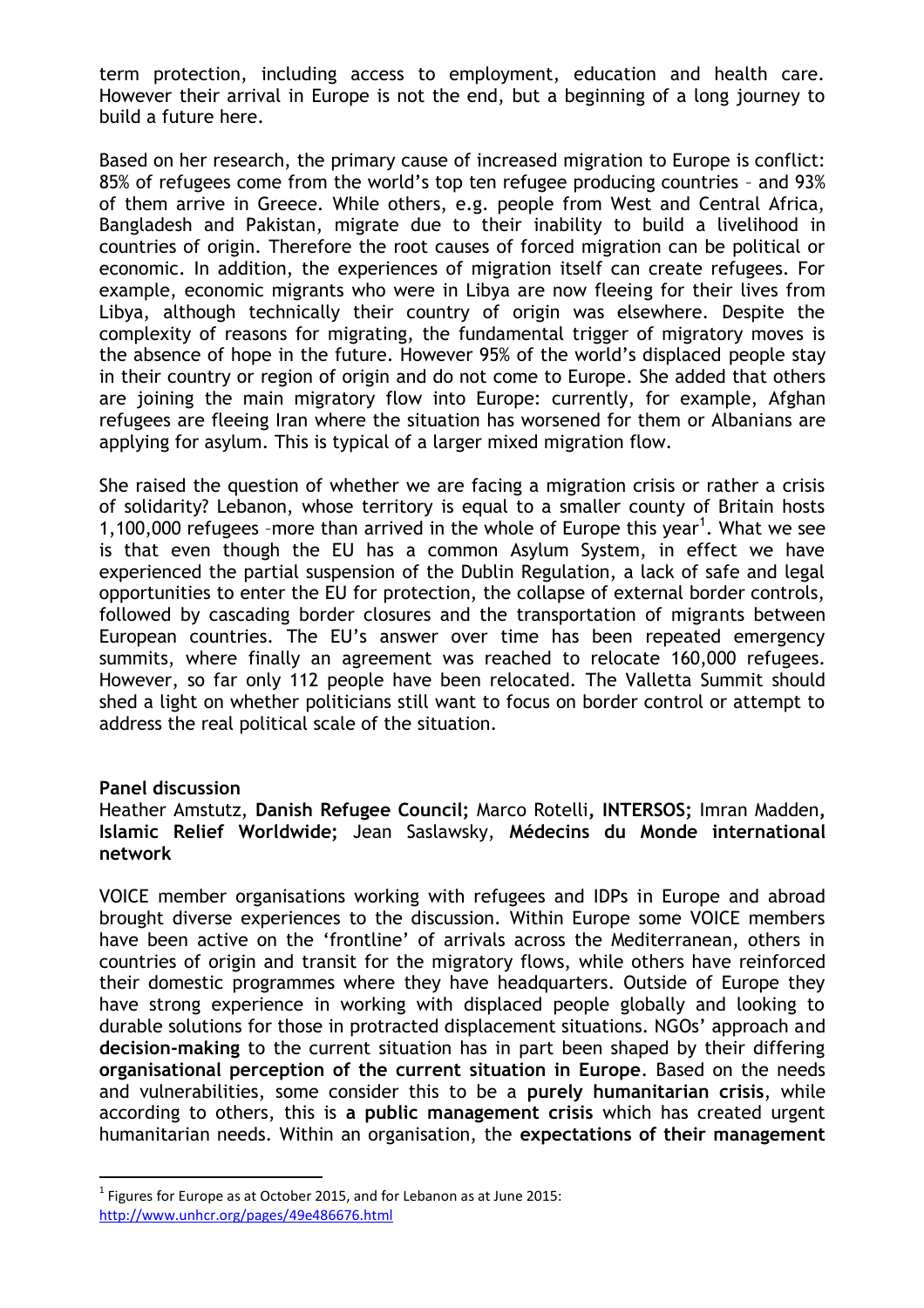**boards and donors** (especially private citizens) also helped propel their decisions to scale-up a response in Europe. NGO representatives all emphasised that the ultimate guidance for their organisation has been their **mandate and the humanitarian principles**. Based on this, they emphasised that equal protection needs to be provided to all arrivals regardless of their status. At the same time, all panellists agreed that there is a **crisis of solidarity** in Europe where mainly false perceptions of the effects of migration feed political unwillingness to welcome migrants.

The unprecedented influx of refugees within Europe creates **further challenges to humanitarian NGOs**, compared to providing assistance outside of Europe, such as in developing countries or in more classic settings like in refugee camps. Due to the refugees and migrants intentions to keep moving it is hard to base decision making procedures on a **traditional needs assessment approach**. For those committed **to professional and quality assistance**, ensuring the assistance responds to the needs of people is proving to be challenging. **Cooperation with local actors, volunteer initiatives** and European civil society organisations with little humanitarian expertise, was identified as both critical to success and sustainability but challenging in practice.

For humanitarian NGOs operational responses, the needs of newly arrived refugees in Europe come on top of very large global humanitarian and displacement needs, causing some **human resource questions**. Some organisations have been compelled to deploy headquarter staff to European border and transit countries in order to meet the tremendous needs. While this has allowed some organisations to tap skills inhouse (that they were not always aware of) this cannot be a permanent solution, neither for headquarters or any of the field operations. Skills in managing this kind of crisis sometimes had to be pulled from the field, in some cases from other severe crises. For local staff working in a more typical humanitarian setting, this was often a surprising and unwelcome development. **Legal and financial considerations** arise too, as acquiring visas for these skilled professionals to work in Europe has sometimes proven difficult, while many **traditional public humanitarian assistance funds** are not legally allowed to be spent within the EU. Eligible intra-EU funds are inflexible and slow to be disbursed by the responsible national authorities at Member State level.

Other organisations have found it rather easier to cater to the most immediate needs by **building on pre-existing cultural mediation and social cohesion programmes** amongst refugees and their host societies in Europe.

While NGOs agreed that more support and funding is required to respond to the needs, as well as more cooperation with local authorities on the borders in Europe, they also warned against **forgetting about the rest of the world amidst our own crisis.** 

On **political responses aiming to reduce the mixed migration flow** - the panel reflected that building walls will only encourage migrating people to resort to illegal routes and methods and expose them to further vulnerability. Member States transporting refugees between each other is also an unprecedented phenomenon. There are so many different actors involved in migrants' journeys, leading to increased risks of institutional violence. The panel also discussed the complex dynamics of this people movement: in the absence of legal means and spurred by desperation, many refugees resort to smugglers or become victims of human trafficking on the way.